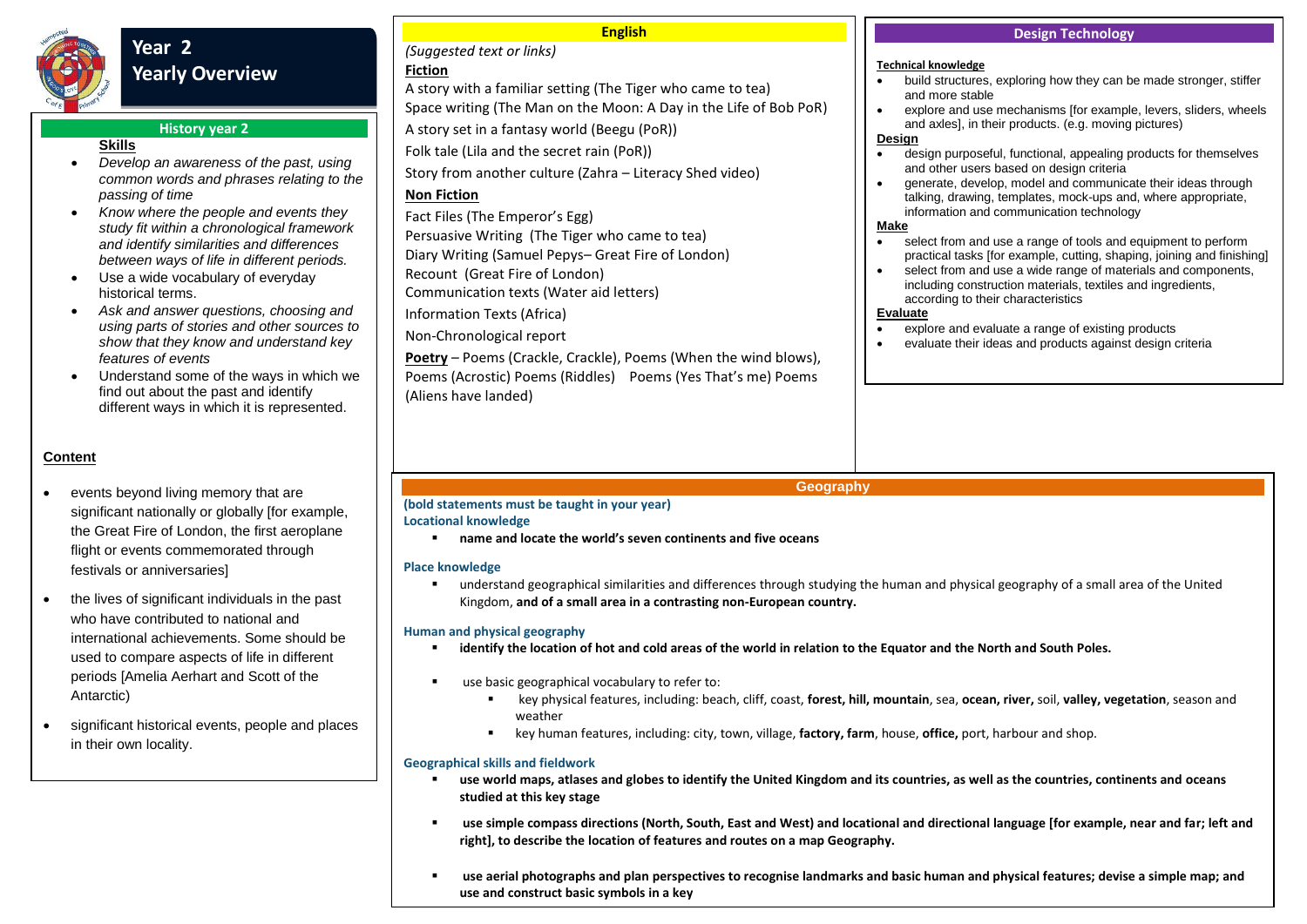#### **Art and design**

# **Exploring and developing ideas.**

- Respond to ideas and starting points (stories, rhymes, objects, the natural world, artist's work).
- Explore ideas and collect visual information
- Explore different methods and materials as ideas develop. **Using the work of artist**
- Use specific artists as a starting point for some work.
- Describe the work of notable artists, artisans and designers.
- Use some of the ideas of artists studied to create pieces.

#### **Evaluate and developing work**

- I can describe what I think about my own and others' work.
- I can suggest ways of improving my own work and the work of others.

### **Collage Media – Photographs Artist – Picasso**

- Use a combination of materials that are cut, torn and glued.
- Sort and arrange materials.
- Mix materials to create texture.

#### **Digital Media:**

 Use a wide range of tools to create different textures, lines, tones, colours and shapes (e.g. cut out animation, animating a real-life backdrop)

#### **Painting: Media – Watercolour, powder/poster paint Artist – Holbein**

- Use thick and thin brushes.
- $\bullet$  Mix primary colours to make secondary.
- Add white to colours to make tints and black to colours to make tones.
- Create colour wheels.

### **Drawing: Media- coloured pencils , oil pastels.**

- Draw lines of different sizes and thickness.
- Colour (own work) neatly following the lines.
- Show pattern and texture by adding dots and lines.
- Show different tones by using coloured pencils.

#### **Print:**

- Use repeating or overlapping shapes.
- Mimic print from the environment (e.g. wallpapers).
- Use objects to create prints (e.g. fruit, vegetables or sponges).
- Press, roll, rub and stamp to make prints.

#### **Science**

#### **To work scientifically (LO in bold must be covered and clearly taught)**

- Ask simple questions.
- Observe closely, using simple equipment.
- **Perform simple tests.**
- **Identify and classify.**
- Use observations and ideas to suggest answers to questions.
- **Gather and record data to help in answering questions.**

#### **Living things and their habitats.**

- explore and compare the differences between things that are living, dead, and things that have never been alive
- identify that most living things live in habitats to which they are suited and describe how different habitats provide for the basic needs of different kinds of animals and plants, and how they depend on each other
- identify and name a variety of plants and animals in their habitats, including micro-habitats
- describe how animals obtain their food from plants and other animals, using the idea of a simple food chain, and identify and name different sources of food.

#### **Plants**

- observe and describe how seeds and bulbs grow into mature plants
- find out and describe how plants need water, light and a suitable temperature to grow and stay healthy.

#### **Animals, including humans**

- notice that animals, including humans, have offspring which grow into adults
- find out about and describe the basic needs of animals, including humans, for survival (water, food and air)
- describe the importance for humans of exercise, eating the right amounts of different types of food, and hygiene. **Uses of everyday materials**
	- identify and compare the suitability of a variety of everyday materials, including wood, metal, plastic, glass, brick, rock, paper and cardboard for particular uses
	- find out how the shapes of solid objects made from some materials can be changed by squashing, bending, twisting and stretching.

# **Physical education**

# **Lancaster scheme of work.**

*NC -master basic movements including running, jumping, throwing and catching, as well as developing balance, agility and co-ordination, and begin to apply these in a range of activities. -participate in team games, developing simple tactics for attacking and defending.* 

*-They should be able to engage in competitive (both against self and against others) and co-operative physical activities, in a range of increasingly challenging situations.*

#### **Games:**

- **Underarm throw, catching and dodging.**
- Underarm throw, catching and dodging.
- Net / wall striking and catching.
- Net / wall striking and catching.
- **EXECUTE:** Striking and fielding.
- **Athletics.**

# **Gymnastics:**

- Progressions 1-2
- Progressions 3-4
- **Progressions 5-6**

# *NC - perform dances using simple movement patterns.*

#### **Dance**

 Use the objectives and progression of skills in scheme but use your own topic as a stimulus for the dance. (3 units following Progressions 1-6 from LSOW for year 2. Suggested themes: Fireworks, Arctic Explorers dance and Africa)

# **Computing**

#### *Rising Stars units for year 2- change order of units where appropriate to fit in with topics.*

Unit SU – Creating a PowerPoint presentation.

- Unit 2.2 Exploring how computer games work.
- Unit 2.3 Taking, selecting and editing digital images.
- Unit SU programming on screen.
- Unit 2.5 Communicating clues (emails.)
- Unit 2.6 Recording bug hunt data.

\*SU is a School developed unit to meet the needs of our pupils so that they are digitally literate at a suitable level for future workplace and as active participants in a digital world.